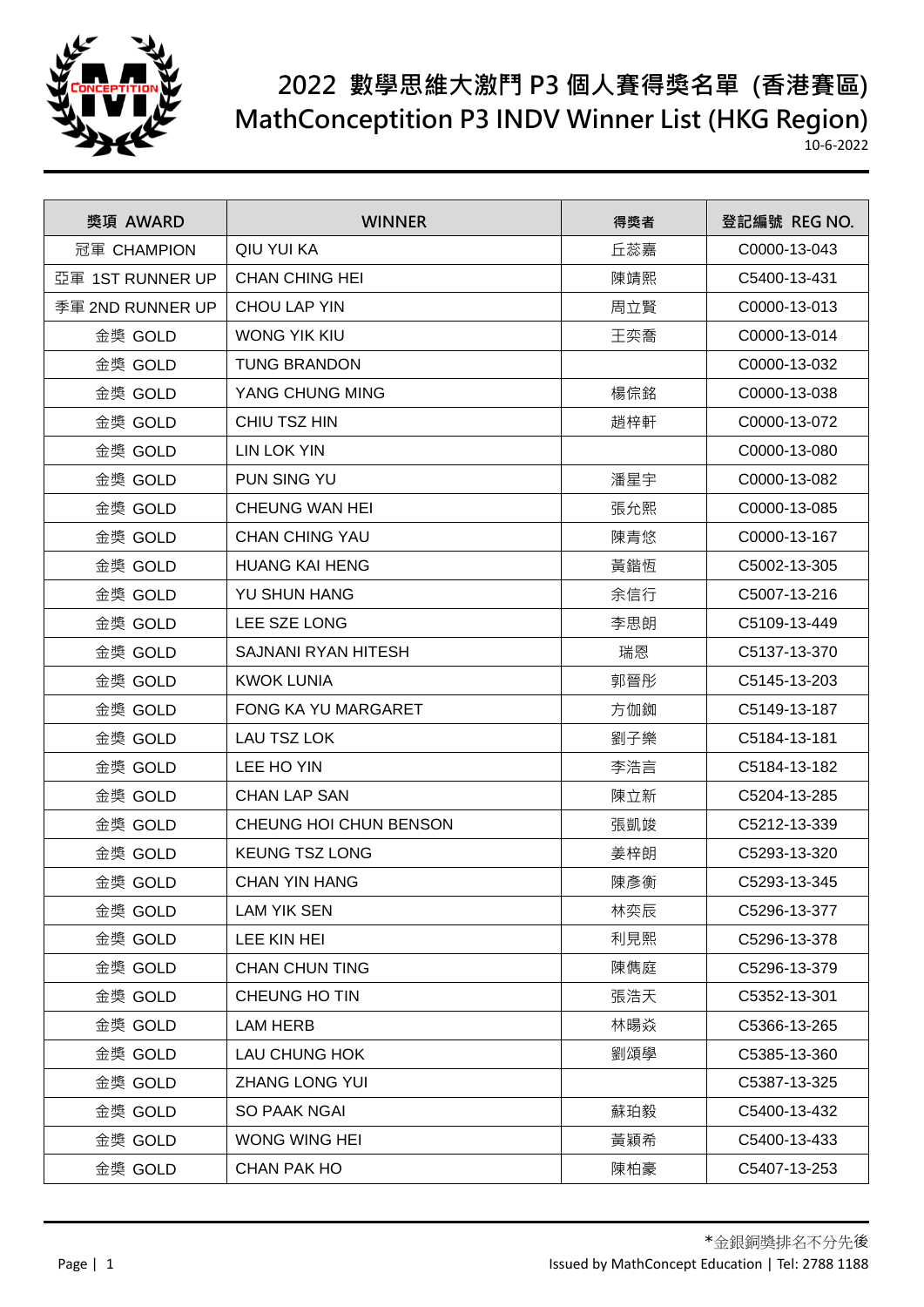

| 獎項 AWARD  | <b>WINNER</b>                  | 得獎者 | 登記編號 REG NO. |
|-----------|--------------------------------|-----|--------------|
| 金獎 GOLD   | <b>CHEUNG YIK HEE</b>          | 張奕烯 | C5408-13-350 |
| 金獎 GOLD   | <b>LEUNG KA HO</b>             | 梁嘉浩 | C5410-13-392 |
| 金獎 GOLD   | <b>CHAN KWUN TING</b>          | 陳冠廷 | C5597-13-186 |
| 金獎 GOLD   | <b>ZHANG ZOE</b>               | 張鈺涵 | C9001-13-176 |
| 金獎 GOLD   | <b>CHAN PAK HONG AYDEN</b>     | 陳柏匡 | C9002-13-068 |
| 金獎 GOLD   | CHONG EUNICE CHEUK YIU         | 莊卓瑤 | C9017-13-106 |
| 金獎 GOLD   | NG HO LIM                      | 吳顥鐮 | C9018-13-052 |
| 金獎 GOLD   | <b>BALASUBRAMANIAM SHANKAR</b> |     | C9021-13-008 |
| 金獎 GOLD   | <b>HANNAH CHAN</b>             |     | C9401-13-453 |
| 銀獎 SILVER | <b>CHEUNG TSZHIM</b>           | 張梓謙 | C0000-13-017 |
| 銀獎 SILVER | YANG SI YU                     | 陽思玉 | C0000-13-023 |
| 銀獎 SILVER | LEUNG KIT LONG CYRUS           | 梁桀朗 | C0000-13-089 |
| 銀獎 SILVER | LEUNG CHUN CHI                 | 梁溍之 | C0000-13-108 |
| 銀獎 SILVER | CHAN ENZO YAU KA               | 陳宥嘉 | C0000-13-122 |
| 銀獎 SILVER | <b>LIANG LI HENG</b>           | 梁立珩 | C0000-13-124 |
| 銀獎 SILVER | <b>MIAO WILBERT</b>            | 繆捷銘 | C0000-13-125 |
| 銀獎 SILVER | <b>CHEN THEO</b>               | 陳大團 | C0000-13-129 |
| 銀獎 SILVER | CAO YEE CHING TANYA            | 曹邇晴 | C0000-13-130 |
| 銀獎 SILVER | LIU ALAN YIFAN                 |     | C0000-13-146 |
| 銀獎 SILVER | HO KIN TAO                     | 何建韜 | C0000-13-150 |
| 銀獎 SILVER | <b>WONG HO HIM MARCUS</b>      | 黃皓謙 | C0000-13-166 |
| 銀獎 SILVER | <b>FUNG HO YIN</b>             | 馮皓彥 | C0000-13-175 |
| 銀獎 SILVER | LI HIU YU                      | 李曉愉 | C0000-13-177 |
| 銀獎 SILVER | CHEUNG CHING KING              | 張清景 | C0000-13-179 |
| 銀獎 SILVER | NG LOK HEI LUCAS               | 伍樂熙 | C0000-13-180 |
| 銀獎 SILVER | LI WAI KIT                     | 李煒杰 | C5001-13-419 |
| 銀獎 SILVER | <b>ZHENG ALLIE</b>             | 鄭好  | C5002-13-307 |
| 銀獎 SILVER | NG PAK HIM                     | 伍柏謙 | C5023-13-230 |
| 銀獎 SILVER | OR YIN HEI                     | 柯然曦 | C5040-13-441 |
| 銀獎 SILVER | <b>FONG CHUNG HANG</b>         | 方仲衡 | C5040-13-442 |
| 銀獎 SILVER | WONG CHUN HIN ASTIN            | 黃雋軒 | C5097-13-272 |
| 銀獎 SILVER | <b>CHONG YAT</b>               | 張逸  | C5112-13-346 |
| 銀獎 SILVER | <b>GAO LISHEN</b>              | 高力申 | C5154-13-390 |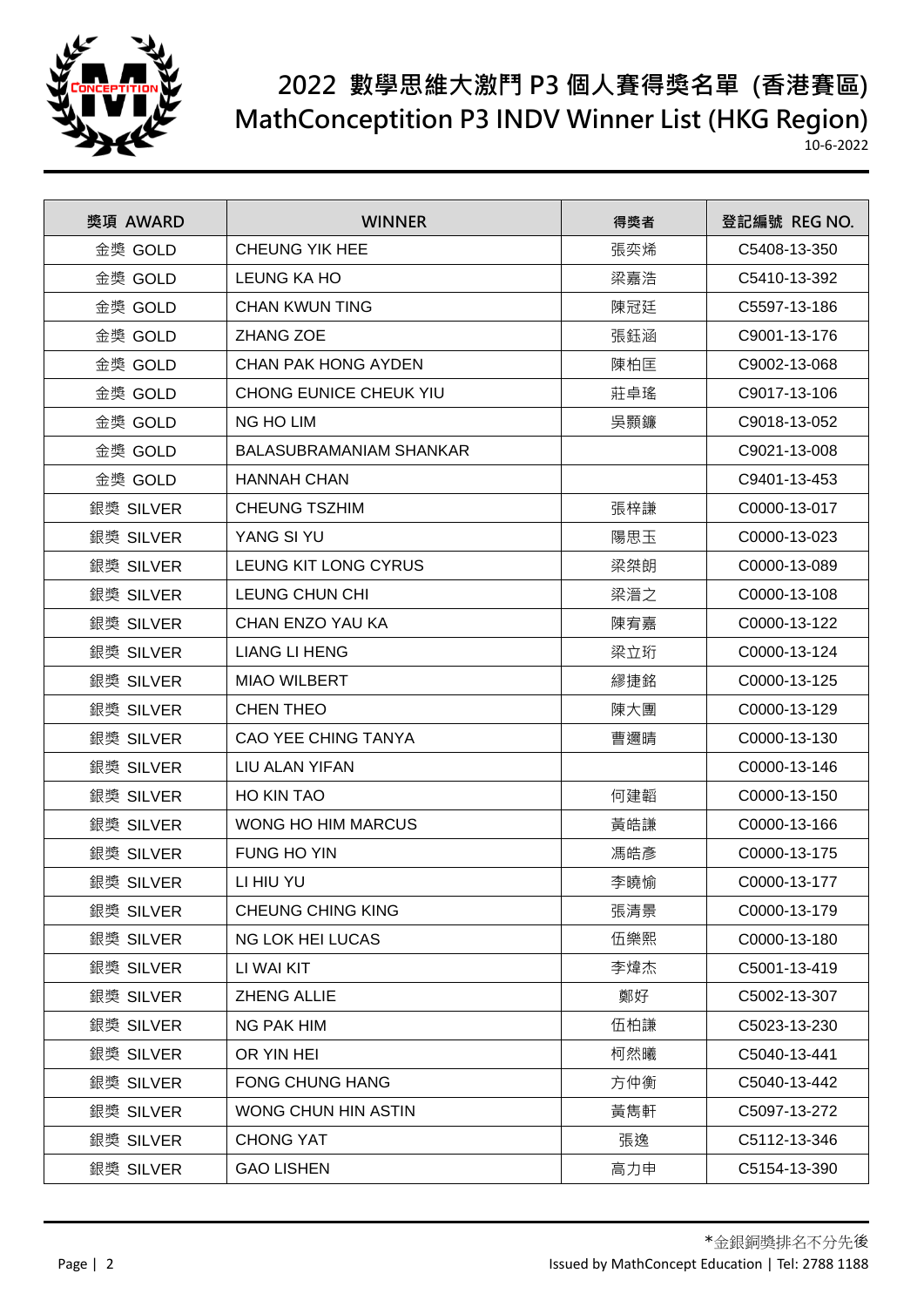

| 獎項 AWARD  | <b>WINNER</b>               | 得獎者 | 登記編號 REG NO. |
|-----------|-----------------------------|-----|--------------|
| 銀獎 SILVER | <b>LAM CHUNG JIMMY</b>      | 林聰  | C5159-13-331 |
| 銀獎 SILVER | MAK TINGYUI JAYDEN          | 麥庭睿 | C5161-13-408 |
| 銀獎 SILVER | <b>CHAN CHUN HEI</b>        | 陳俊熹 | C5163-13-190 |
| 銀獎 SILVER | LO TSZ LONG                 | 盧梓朗 | C5163-13-192 |
| 銀獎 SILVER | <b>WAT CHUN HIM</b>         | 屈駿謙 | C5181-13-250 |
| 銀獎 SILVER | <b>WONG CHI LONG</b>        | 王子朗 | C5186-13-225 |
| 銀獎 SILVER | YEUNG WANG HEI              | 楊泓僖 | C5186-13-226 |
| 銀獎 SILVER | CHENG CHI KIT               | 鄭智傑 | C5204-13-284 |
| 銀獎 SILVER | CHAN YUI HAANG              | 陳睿桁 | C5234-13-239 |
| 銀獎 SILVER | <b>WONG KARSON</b>          | 黃小傑 | C5260-13-335 |
| 銀獎 SILVER | LING CHEUK LAM              | 凌卓琳 | C5288-13-382 |
| 銀獎 SILVER | <b>CHEUNG KAI HANG</b>      | 張啟衡 | C5308-13-354 |
| 銀獎 SILVER | <b>MANG WAI KI</b>          | 孟煒棋 | C5330-13-235 |
| 銀獎 SILVER | LAU HO CHING                | 劉可晴 | C5335-13-317 |
| 銀獎 SILVER | <b>CHAN CHIU TUNG</b>       | 陳昭彤 | C5336-13-290 |
| 銀獎 SILVER | YIP HONG SHUI               | 葉劻瑞 | C5336-13-291 |
| 銀獎 SILVER | LI KIN HUI                  | 李健栩 | C5338-13-245 |
| 銀獎 SILVER | <b>CHAN PA HANG ROSSTON</b> | 陳柏衡 | C5340-13-436 |
| 銀獎 SILVER | LAU HO KIU                  | 劉昊翹 | C5376-13-343 |
| 銀獎 SILVER | <b>MAN CHUNG WAI</b>        | 文頌偉 | C5385-13-359 |
| 銀獎 SILVER | CHENG CHUN NAM              | 陳濬男 | C5385-13-361 |
| 銀獎 SILVER | LIU TANG ZHENG              |     | C5387-13-327 |
| 銀獎 SILVER | <b>MOK PAK LONG</b>         | 莫柏朗 | C5445-13-259 |
| 銀獎 SILVER | <b>CHAN HONG LAM</b>        | 陳康臨 | C5464-13-256 |
| 銀獎 SILVER | <b>CHONG YI HENG</b>        | 莊以恒 | C5468-13-365 |
| 銀獎 SILVER | HUEN SZE CHIT               | 禤司哲 | C5468-13-366 |
| 銀獎 SILVER | LI CHUN HEI                 | 李俊熹 | C5528-13-401 |
| 銀獎 SILVER | YANG KING HEI               | 楊景熙 | C5597-13-185 |
| 銀獎 SILVER | WONG NGO FUNG               | 黃遨鋒 | C5618-13-421 |
| 銀獎 SILVER | <b>CHAN HUI LOK MASON</b>   | 陳栩樂 | C9005-13-110 |
| 銀獎 SILVER | WONG SHUN HON KARLTON       | 黃信翰 | C9012-13-026 |
| 銀獎 SILVER | LO TSZ FUNG                 | 羅止烽 | C9013-13-041 |
| 銀獎 SILVER | <b>NG TSZ CHUEN</b>         | 吳梓銓 | C9018-13-066 |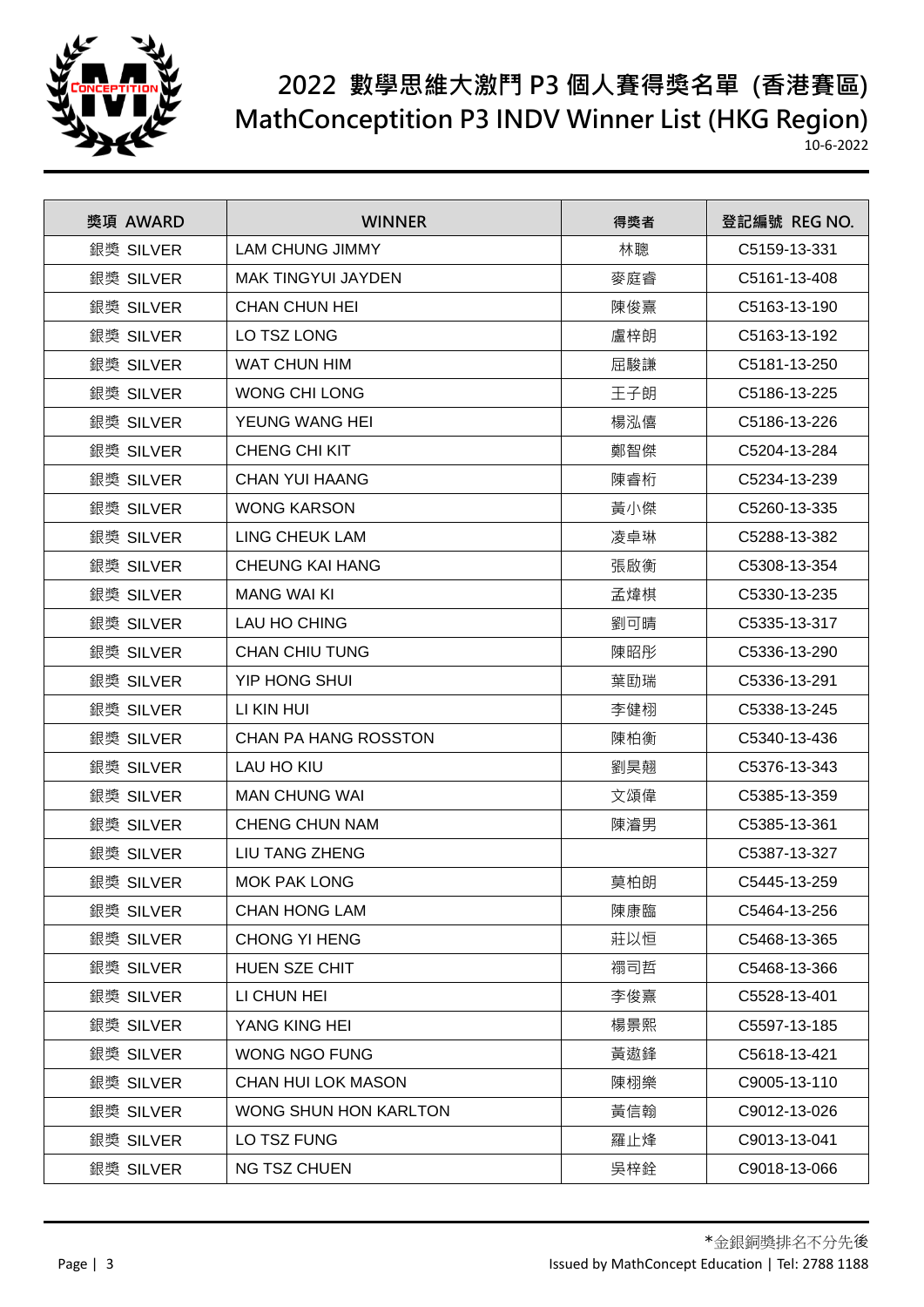

| 獎項 AWARD  | <b>WINNER</b>                   | 得獎者 | 登記編號 REG NO. |
|-----------|---------------------------------|-----|--------------|
| 銀獎 SILVER | <b>NG WING LAM</b>              | 吳穎霖 | C9019-13-044 |
| 銀獎 SILVER | LEUNG CHUN FUNG, TRISTAN        | 梁晉豐 | C9020-13-078 |
| 銀獎 SILVER | <b>NG YIN KWAN</b>              | 吳彥軍 | C9027-13-056 |
| 銀獎 SILVER | <b>KONG SIU YU CYRUS</b>        | 江小魚 | C9032-13-001 |
| 銀獎 SILVER | <b>JIANG YIN SHING LUCAS</b>    | 姜彥丞 | C9032-13-118 |
| 銀獎 SILVER | <b>EASON ZENG</b>               |     | C9401-13-452 |
| 銅獎 BRONZE | <b>CHAN HOI YIN</b>             | 陳鎧妍 | C0000-13-039 |
| 銅獎 BRONZE | FONG TSZ YU                     | 方子予 | C0000-13-058 |
| 銅獎 BRONZE | <b>LAM TSZ TUNG EMMA</b>        |     | C0000-13-097 |
| 銅獎 BRONZE | <b>LAM CYRUS</b>                | 林朗溢 | C0000-13-107 |
| 銅獎 BRONZE | TAM YU TUNG ASHLEY              | 譚羽桐 | C0000-13-153 |
| 銅獎 BRONZE | <b>HWANG JIMIN</b>              |     | C0000-13-171 |
| 銅獎 BRONZE | <b>KWAN CHI CHUN</b>            | 關志臻 | C5001-13-430 |
| 銅獎 BRONZE | <b>LAU MORRIS</b>               | 劉柏曦 | C5007-13-217 |
| 銅獎 BRONZE | <b>TSANG TAK HEI</b>            | 曾德熙 | C5023-13-231 |
| 銅獎 BRONZE | LO SZE HANG                     | 盧思行 | C5048-13-429 |
| 銅獎 BRONZE | <b>BICKNELL ALEXANDER PETER</b> | 張天恩 | C5062-13-303 |
| 銅獎 BRONZE | <b>TSE SIN HANG</b>             | 謝善行 | C5070-13-269 |
| 銅獎 BRONZE | <b>LAI CHUN YIN</b>             | 黎俊言 | C5072-13-329 |
| 銅獎 BRONZE | <b>TSANG HEI SHING</b>          | 曾希丞 | C5072-13-330 |
| 銅獎 BRONZE | <b>WONG HAYDEN</b>              | 王朗羲 | C5097-13-271 |
| 銅獎 BRONZE | <b>CHAU HONG SHUI</b>           | 周康瑞 | C5097-13-273 |
| 銅獎 BRONZE | <b>WONG SUM WING</b>            | 王心穎 | C5105-13-286 |
| 銅獎 BRONZE | <b>CHANG HO CHIT</b>            | 張皓喆 | C5109-13-448 |
| 銅獎 BRONZE | <b>LAM TSZ SUM KARL</b>         | 林梓深 | C5109-13-450 |
| 銅獎 BRONZE | LEE ANDREW YIN HEI              | 李燕熹 | C5110-13-293 |
| 銅獎 BRONZE | <b>HUANG YISHUN</b>             | 黃奕舜 | C5110-13-295 |
| 銅獎 BRONZE | CHAN LAI KAN REAGAN             | 陳厲勤 | C5112-13-347 |
| 銅獎 BRONZE | TAM CHIT YU                     | 譚哲宇 | C5123-13-415 |
| 銅獎 BRONZE | CHONG YU HONG                   | 莊宇航 | C5123-13-417 |
| 銅獎 BRONZE | TANG YEE CHING                  | 鄧銥晴 | C5123-13-418 |
| 銅獎 BRONZE | MEI KWAN WAH                    | 梅鈞華 | C5135-13-323 |
| 銅獎 BRONZE | SUEN LOK YIU                    | 孫樂遙 | C5145-13-204 |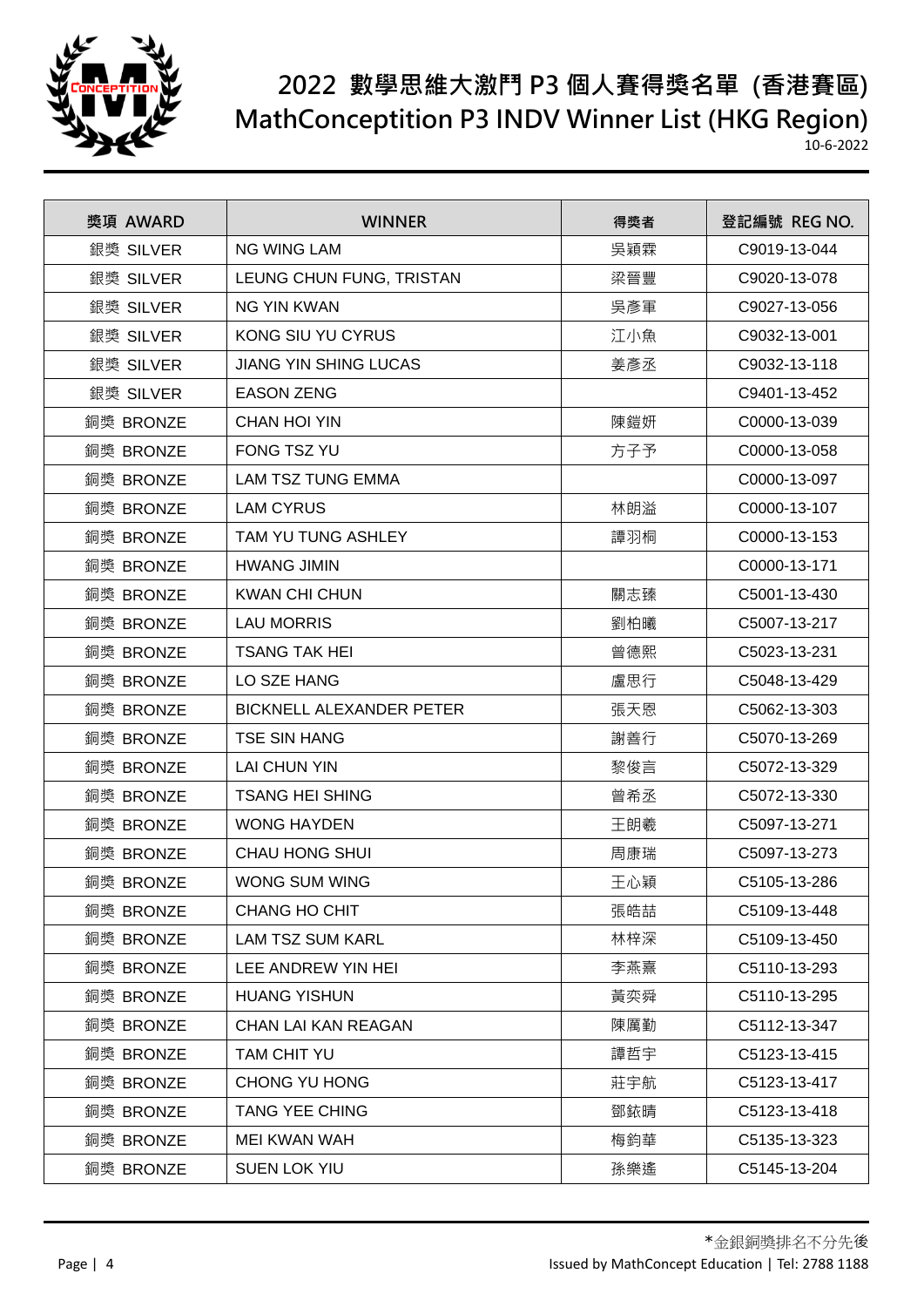

| 獎項 AWARD  | <b>WINNER</b>             | 得獎者 | 登記編號 REG NO. |
|-----------|---------------------------|-----|--------------|
| 銅獎 BRONZE | <b>MAK YAT LONG</b>       | 麥溢烺 | C5154-13-389 |
| 銅獎 BRONZE | LIU YAT HEI               | 劉鎰僖 | C5159-13-332 |
| 銅獎 BRONZE | <b>HSU YEE HONG</b>       | 許以康 | C5161-13-407 |
| 銅獎 BRONZE | LEUNG PAK YUI LEO         | 梁柏睿 | C5170-13-211 |
| 銅獎 BRONZE | <b>HUI YAN YI</b>         | 許恩怡 | C5181-13-251 |
| 銅獎 BRONZE | <b>KWOK SHUN HEI</b>      | 郭信希 | C5181-13-252 |
| 銅獎 BRONZE | <b>HO WING TUNG</b>       | 何穎潼 | C5184-13-183 |
| 銅獎 BRONZE | TANG YUNG HIM SOPHIA      | 唐榕謙 | C5188-13-219 |
| 銅獎 BRONZE | YEUNG SZE LING            | 楊詩羚 | C5197-13-222 |
| 銅獎 BRONZE | <b>LAU CHEUK YAN</b>      | 劉綽恩 | C5197-13-223 |
| 銅獎 BRONZE | SO PUI YIN                | 蘇培妍 | C5202-13-282 |
| 銅獎 BRONZE | CHOW HO YIU               | 周澔垚 | C5204-13-283 |
| 銅獎 BRONZE | YEUNG CHI YU              | 楊志宇 | C5234-13-238 |
| 銅獎 BRONZE | YEUNG CHUN HO             | 楊俊豪 | C5242-13-440 |
| 銅獎 BRONZE | <b>CHEUNG CHI WANG</b>    | 張智泓 | C5262-13-200 |
| 銅獎 BRONZE | <b>WONG ELVIS</b>         | 王家逸 | C5262-13-201 |
| 銅獎 BRONZE | <b>LEUNG KA YU</b>        |     | C5272-13-340 |
| 銅獎 BRONZE | <b>LAM HON SUM</b>        | 林瀚深 | C5288-13-380 |
| 銅獎 BRONZE | YANG YU HANG              | 楊雨杭 | C5291-13-356 |
| 銅獎 BRONZE | YAU CHUN MING             | 丘竣銘 | C5293-13-321 |
| 銅獎 BRONZE | <b>CHOI TSZ HIN JASON</b> | 蔡梓軒 | C5306-13-409 |
| 銅獎 BRONZE | TAI SZE YIN               | 戴思言 | C5325-13-234 |
| 銅獎 BRONZE | <b>CHAN TSZ YAN</b>       | 陳子仁 | C5328-13-398 |
| 銅獎 BRONZE | LIU TSZ WAI               | 劉梓卉 | C5330-13-228 |
| 銅獎 BRONZE | <b>KAN KAI KONG</b>       | 簡啟剛 | C5333-13-236 |
| 銅獎 BRONZE | <b>CHAN SHING HIN</b>     |     | C5334-13-277 |
| 銅獎 BRONZE | <b>LAU CHEUK TUNG</b>     | 劉卓彤 | C5335-13-319 |
| 銅獎 BRONZE | <b>CHEUNG TSZ HAY</b>     | 張梓熙 | C5336-13-292 |
| 銅獎 BRONZE | <b>CHOW CHUN HEI</b>      | 周進希 | C5347-13-193 |
| 銅獎 BRONZE | <b>WONG YU KWAN</b>       | 黃宇鈞 | C5352-13-299 |
| 銅獎 BRONZE | <b>MA WAI HIN</b>         | 馬緯軒 | C5366-13-264 |
| 銅獎 BRONZE | <b>WU NICKSON</b>         | 吳國迅 | C5366-13-266 |
| 銅獎 BRONZE | FONG SIU LONG             | 方肇朗 | C5386-13-424 |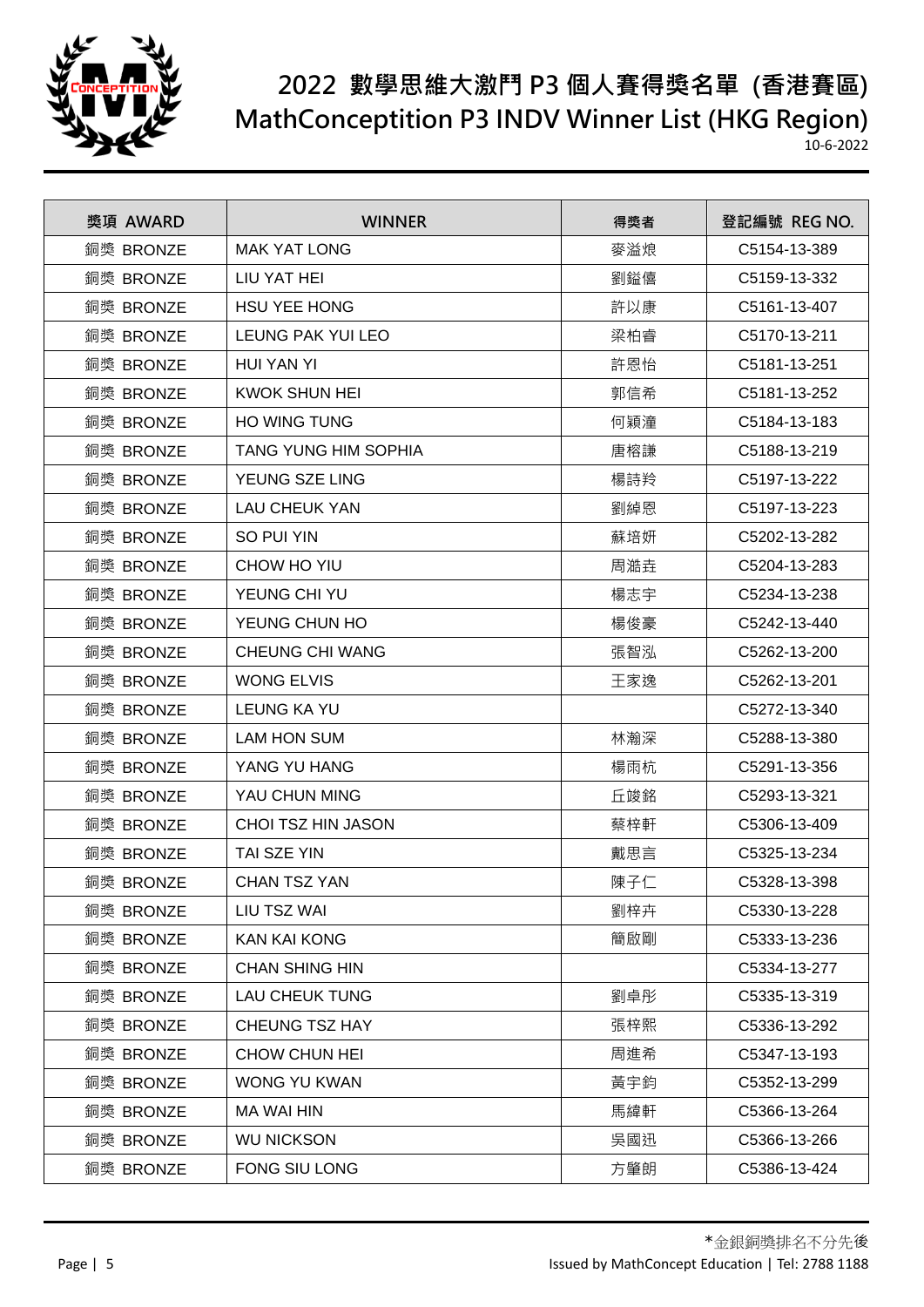

| 獎項 AWARD  | <b>WINNER</b>                 | 得獎者 | 登記編號 REG NO. |
|-----------|-------------------------------|-----|--------------|
| 銅獎 BRONZE | <b>HE JUN FENG</b>            | 何俊楓 | C5386-13-425 |
| 銅獎 BRONZE | LI CHUN HEI                   | 李俊熙 | C5393-13-310 |
| 銅獎 BRONZE | LIN HUIRU                     | 林惠茹 | C5395-13-445 |
| 銅獎 BRONZE | LU ZI HAO                     | 盧子濠 | C5407-13-254 |
| 銅獎 BRONZE | <b>LAM DAN</b>                | 林丹  | C5408-13-349 |
| 銅獎 BRONZE | YEUNG KING TAK                | 楊敬德 | C5408-13-351 |
| 銅獎 BRONZE | LEE HO YIN                    | 李浩然 | C5410-13-393 |
| 銅獎 BRONZE | <b>TSANG CHIU MING CURTIS</b> | 曾昭銘 | C5419-13-386 |
| 銅獎 BRONZE | <b>LEI WAH CHUEN</b>          | 雷鏵尊 | C5419-13-387 |
| 銅獎 BRONZE | <b>WONG NGA YIN</b>           | 黃雅賢 | C5423-13-197 |
| 銅獎 BRONZE | WUN CHIN SHUEN                | 温千暶 | C5423-13-198 |
| 銅獎 BRONZE | KWOK LOUIS CHI PUN            | 郭誌彬 | C5423-13-451 |
| 銅獎 BRONZE | CHANG CHING YEUNG EDGAR       | 張正楊 | C5435-13-267 |
| 銅獎 BRONZE | <b>MOK CHARLOTTE</b>          | 莫卓瑜 | C5435-13-268 |
| 銅獎 BRONZE | <b>WONG MAN HEI</b>           | 黃文熙 | C5446-13-242 |
| 銅獎 BRONZE | <b>CHAN MAN HEI</b>           | 陳旻希 | C5464-13-255 |
| 銅獎 BRONZE | WONG TSZ YAU SPENCER          | 黃梓祐 | C5468-13-367 |
| 銅獎 BRONZE | LI LONG YU                    | 李朗譽 | C5474-13-214 |
| 銅獎 BRONZE | <b>NG WANG IP</b>             |     | C5494-13-397 |
| 銅獎 BRONZE | <b>LEE YUK WAI</b>            | 李育慧 | C5522-13-243 |
| 銅獎 BRONZE | YEUNG HO CHEUNG               | 楊皓翔 | C5528-13-403 |
| 銅獎 BRONZE | LUNG YIK MING                 | 龍奕明 | C5618-13-422 |
| 銅獎 BRONZE | LIU YAT CHOI                  | 廖逸才 | C5618-13-423 |
| 銅獎 BRONZE | <b>TANG CHUNG HEI</b>         | 鄧仲希 | C9001-13-090 |
| 銅獎 BRONZE | WONG SHUN WAI                 | 黃信為 | C9001-13-116 |
| 銅獎 BRONZE | LEE SHING HEI                 | 李承禧 | C9003-13-074 |
| 銅獎 BRONZE | LEE WANG HEI                  | 李泓羲 | C9003-13-139 |
| 銅獎 BRONZE | CHONG DIN YAU DANIEL          |     | C9006-13-165 |
| 銅獎 BRONZE | LEUNG HO YUNG JAYDEN          | 梁浩鏞 | C9008-13-003 |
| 銅獎 BRONZE | <b>TSE TINYU KENICE</b>       | 謝天妤 | C9008-13-111 |
| 銅獎 BRONZE | LEE CHEUK KIU                 | 李焯均 | C9009-13-173 |
| 銅獎 BRONZE | <b>CHAN NICK</b>              | 陳一鳴 | C9012-13-117 |
| 銅獎 BRONZE | HO KA HEI                     | 何嘉熙 | C9013-13-030 |